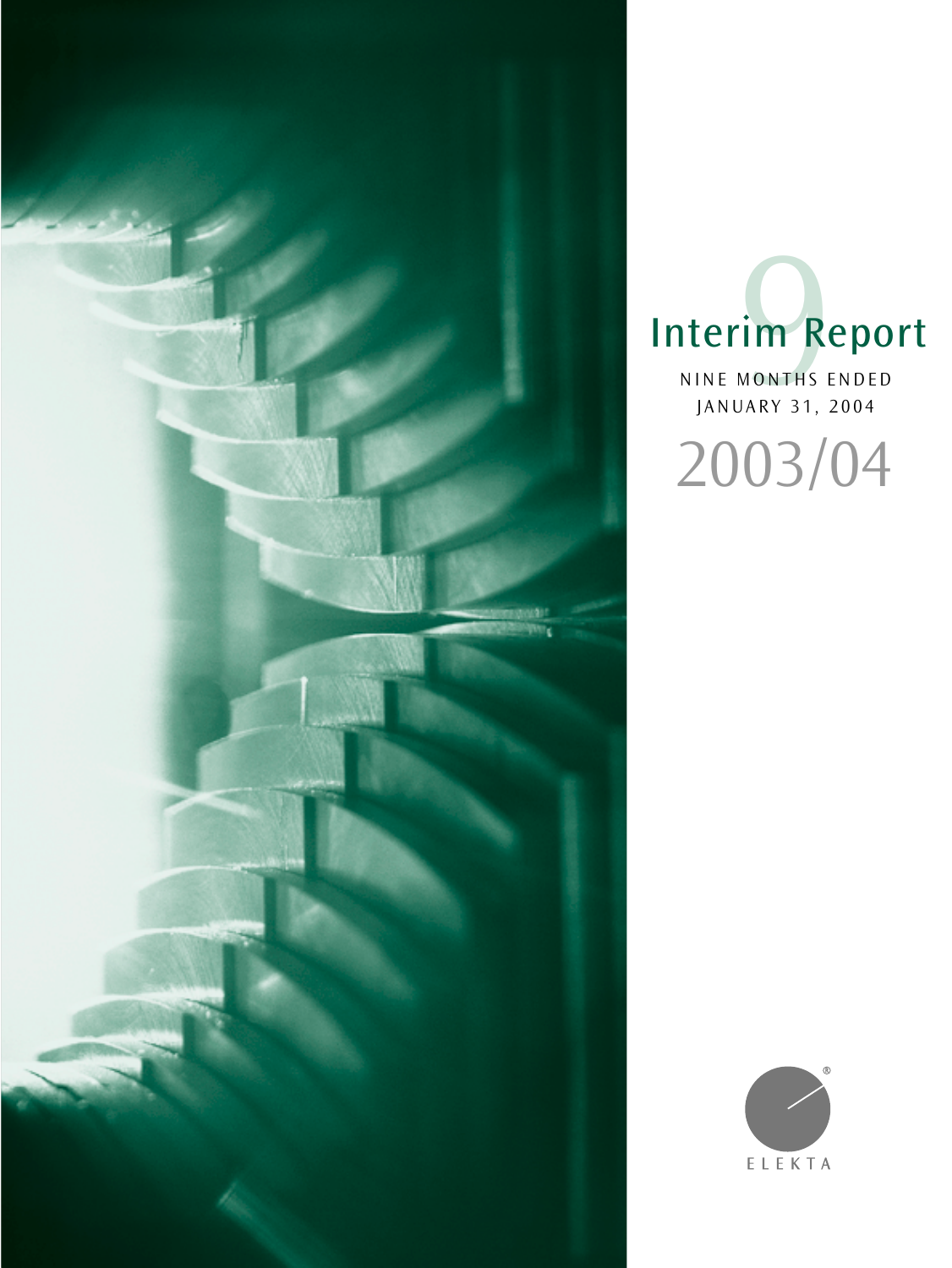## Interim Report Nine months ended January 31, 2004

- **Operating profit amounted to SEK 192 M (235) and the operating margin to 10 (12) percent. Based on a rolling 12-month period, the operating margin was 10 percent.**
- Profit after taxes amounted to SEK 138 M (157). **Earnings per share, after dilution, amounted to SEK 4.18 (4.82).**
- **Cash flow after investments amounted to SEK 122 M (180). Cash flow before investments amounted to SEK 192 M (200).**
- Order bookings declined 3 percent to SEK 2,143 M **(2,212). At fixed exchange rates, order bookings rose 8 percent. On a rolling 12-month basis, order bookings rose 2 percent.**
- **Net sales declined 1 percent to SEK 2,021 M (2,037). At fixed exchange rates, net sales rose 10 percent.**
- **Continued progress in image-guided radiation therapy (IGRT) with Elekta Synergy™ orders received in Europe and in the U.S.**

Elekta is the market leader in equipment for radiosurgery and stereotactic treatment of brain disorders and the world's second-largest supplier of radiation equipment for the treatment of cancer.

The market for Elekta's products and treatment methods for cancer and brain disease continues to show a positive trend, and Elekta is successively strengthening its market position. Elekta is well positioned with new, advanced clinical solutions and a well-developed international market and service organization.

The savings requirements that have impacted healthcare in many parts of the world can to a limited extent also be noted in neurosurgery and oncology care, although these two areas are assigned high priority in most countries.

### Elekta Synergy™ leads development toward image-guided radiation therapy

Elekta is a leading supplier of equipment for high-precision radiation therapy of cancer using intensity modulated radiation therapy (IMRT).

Elekta is also leading the development of image-guided radiation therapy (IGRT). Elekta is the only supplier with IGRT systems in clinical operation. Systems which make it possible during treatment to take high-resolution 3D CT images of the patient's internal organs. As a result of improved visualization, it is possible to reduce the uncertainty related to the movement of organs in the body and the manual positioning of the patient during each treatment session. IGRT expands radiation therapy's possibilities and application areas and could potentially result in clinical improvements in terms of treatment results as well as fewer complications.

Interest in image-guided radiation therapy is high, especially among leading cancer centers. Elekta Synergy™ has regulatory approval in Europe and the US and Elekta have secured orders from both of these markets.

Continued rising interest for stereotactic radiosurgery The increased need for higher precision in radiation therapy of cancer is resulting in rising interest for stereotactic solutions, an area in which Elekta has a unique expertise.

The stereotactic principles that are the basis of Leksell Gamma Knife® are now gaining increased application areas through stereotactic radiation therapy of tumor diseases in other parts of the body than the brain.

Leksell Gamma Knife® is the gold standard for stereotactic radiosurgery and today some 240 people per year out of every million inhabitants are diagnosed with brain disorders that are suitable for radiosurgery. The trend is steadily moving toward expanded areas of application for Leksell Gamma Knife®. In addition to vascular deformities and tumors, radiosurgery is also increasing as a treatment of functional disorders in the brain.

### **Order bookings and backlog**

Order bookings declined 3 percent, to SEK 2,143 M (2,212). Orders for oncology products declined by 7 percent to SEK 1,474 M (1,583) and rose 6 percent for neurosurgery products to SEK 669 M (629). At fixed exchange rates, the Group's order bookings rose 8 percent.

Order bookings during the third quarter amounted to SEK 625 M (746), a decline by 16 percent, mainly caused by the change in currency exchange rates.

On a rolling 12-month basis, order bookings rose 2 percent.

At January 31, 2004, the order backlog amounted to SEK 2,453 M, compared with SEK 2,411 M at April 30, 2003.

### **Market comments**

### Stable market in Europe

Order bookings in the Europe region, including the Middle East and Africa, declined 7 percent during the first nine months to SEK 934 M (1,008). At fixed exchange rates, total order bookings for the region declined 4 percent, while order bookings for oncology products declined 8 percent.

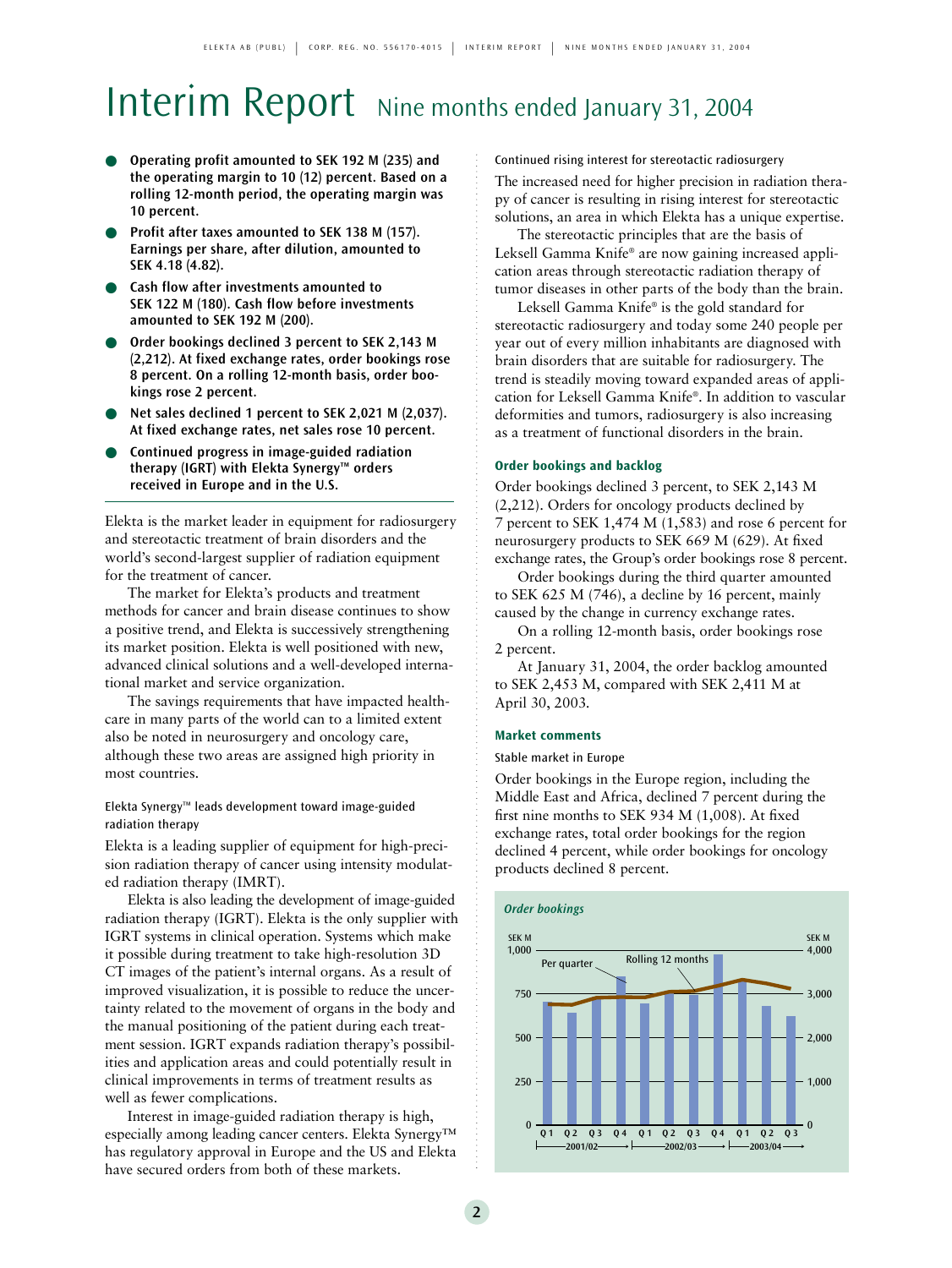| Order bookings              |                      |                             |             |                     |                     |                 |                             |                |  |
|-----------------------------|----------------------|-----------------------------|-------------|---------------------|---------------------|-----------------|-----------------------------|----------------|--|
| <b>SEK M</b>                | Quarter 3<br>2003/04 | <b>Ouarter 3</b><br>2002/03 | Change<br>% | 9 months<br>2003/04 | 9 months<br>2002/03 | Change<br>%     | <b>Rolling</b><br>12 months | Change<br>%    |  |
| Europe, Middle East, Africa | 277                  | 359                         | $-23$       | 934                 | 1,008               | $-7$            | 1,236                       | $-3$           |  |
| North and South America     | 183                  | 243                         | $-25$       | 664                 | 760                 | $-13$           | 1,045                       | $-11$          |  |
| Japan                       | 5                    | 29                          | $-83$       | 184                 | 141                 | 30              | 371                         | 74             |  |
| Asia excl. Japan            | 160                  | 115                         | 39          | 361                 | 303                 | 19              | 465                         | 19             |  |
| Group                       | 625                  | 746                         | $-16$       | 2,143               | 2,212               | $-3$            | 3,117                       | $\overline{2}$ |  |
| of which                    |                      |                             |             |                     |                     |                 |                             |                |  |
| Oncology                    | 473                  | 549                         | $-14$       | 1.474               | 1,583               | $-7$            | 2,034                       | $-3$           |  |
| Neurosurgery                | 152                  | 197                         | $-23$       | 669                 | 629                 | $6\phantom{.}6$ | 1,083                       | 12             |  |
|                             |                      |                             |             |                     |                     |                 |                             |                |  |

Comparisons with the year-earlier period are affected by the fact that, during the autumn of 2002, Elekta received its largest order ever, worth SEK 160 M, for equipment for cancer radiation therapy in the Netherlands.

Demand on European markets for Elekta's products continues to develop steadily and Elekta continues to hold a very strong position on the European market. Order bookings developed positively in all major markets in the region, with the Netherlands as only exception.

The need for additional capacity within radiotherapy of cancer is very high in most countries in Europe. Certain countries, including the Netherlands, UK and France are currently implementing major investment programs for improved cancer care.

### Strong interest in IGRT in North and South America

Order bookings in North and South America declined by 13 percent during the first nine months and amounted to SEK 664 M (760). At fixed exchange rates, order bookings in the region increased by 3 percent. Order bookings for oncology products increased by 11 percent while neurosurgery products declined 8 percent, at fixed exchange rates.

A 16-percent weakening of the US dollar in relation to the Swedish krona, combined with somewhat longer selling cycles for Leksell Gamma Knife® resulted in lower order bookings in the third quarter compared with the year-earlier period.

After the successful launch at the ASTRO radiation therapy congress at the end of October, interest in Elekta Synergy<sup>™</sup> is high.

The ongoing launch of new, more advanced products and therapy concepts, primarily within radiation therapy of cancer, results in some cases in a more extensive evaluation and budget process for Elekta's customers.

Elekta's new, advanced solutions for image-guided radiation therapy are expected to contribute to strengthened order bookings during the fourth quarter of the fiscal year.

### Strong aftermarket in Japan

Order bookings in Japan rose 30 percent to SEK 184 M (141). At fixed exchange rates, order bookings were up 40 percent.

Elekta continues to develop well on the Japanese

market, which is still characterized by the country's continued weak economic development. The relatively strong penetration of Leksell Gamma Knife® in Japan means increased demand for upgrades and reloads.

Interest in equipment for magneto-encephalography is high in Japan, with a number of leading research centers working on developing clinical methods and procedures.

### Continued favorable demand in Asia

Order bookings in Asia, excl Japan, during the period rose 19 percent to SEK 361 M (303). At fixed exchange rates, order bookings rose 43 percent.

Demand for Elekta's equipment for both radiation therapy and radiosurgery has developed favorably, with major interest shown by countries with strong economies in the region. There is widespread need for additional equipment for the treatment of tumor-related diseases in most Asian countries, and Elekta holds a strong position in the region.

### **Net sales**

Consolidated net sales declined 1 percent to SEK 2,021 M (2,037). At fixed exchange rates, net sales rose 10 percent.

Net sales of oncology products declined 9 percent to SEK 1,317 M (1,446) and increased 19 percent for neurosurgery products to SEK 704 M (591).

Net sales of after-market products and services increased 6 percent to SEK 643 M (605), and represented 32 percent (30) of consolidated net sales.

Net sales during the third quarter amounted to SEK 700 M (678).

#### **Result**

Operating profit declined by SEK 43 M to SEK 192 M (235), due mainly to movements in exchange rates. The operating margin amounted to 10 percent (12). The operating margin over a rolling 12-month period amounted to 10 percent.

The gross margin rose to 39 percent (36) as a result of the product mix and the improvements in quality, efficiency and profitability in service operations.

The increased expenses in the period are primarily a result of increased efforts in the development of new advanced technologies.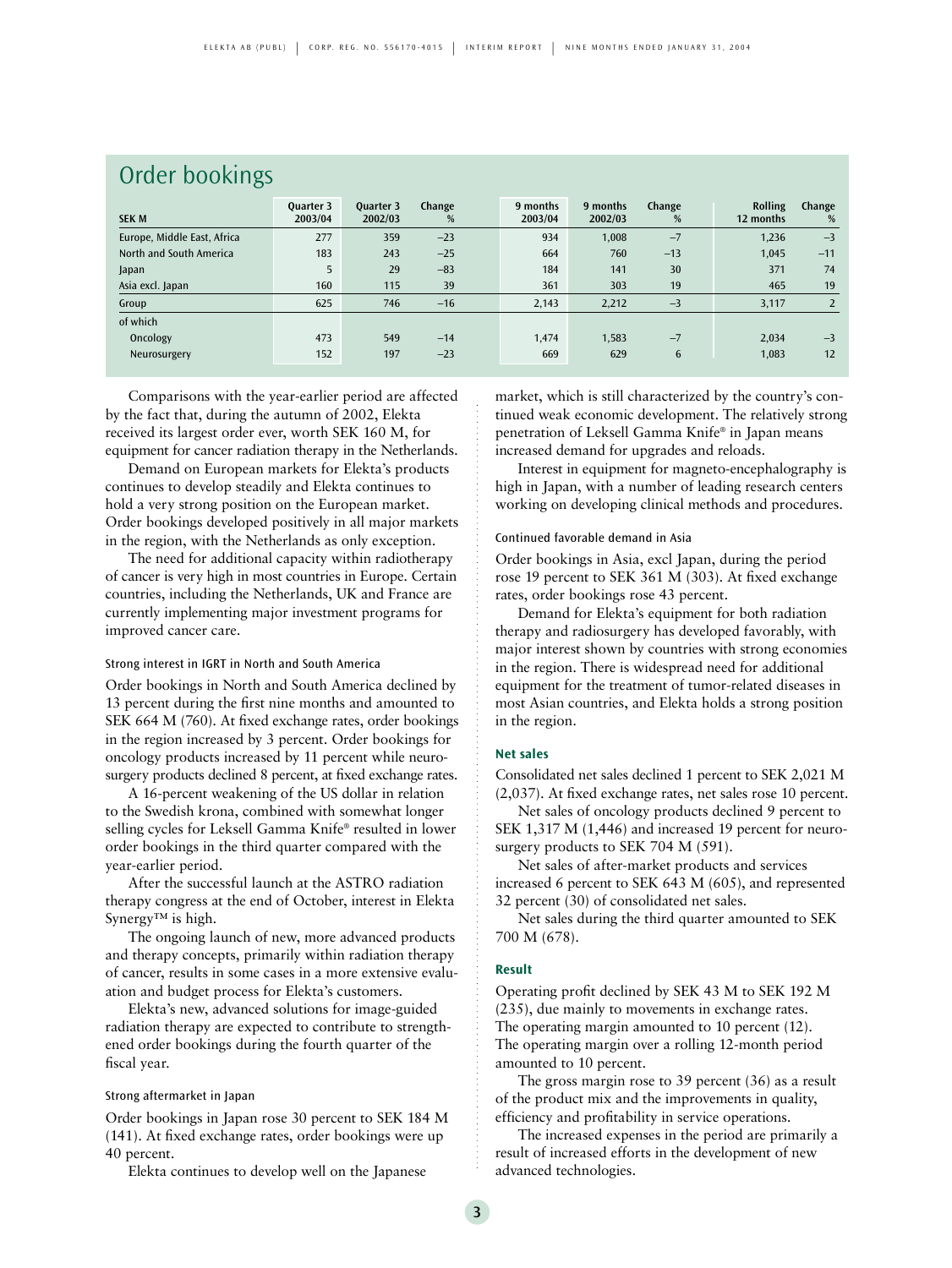### Income statement

| <b>SEK M</b>                                       | 3 months<br>Nov-Jan | 3 months<br>Nov-Jan | 9 months<br>May-Jan | 9 months<br>May-Jan | 12 months<br>Feb-Jan | 12 months<br>May-Apr |
|----------------------------------------------------|---------------------|---------------------|---------------------|---------------------|----------------------|----------------------|
|                                                    | 2003/04             | 2002/03             | 2003/04             | 2002/03             | 2003/04              | 2002/03              |
| Net sales                                          | 700                 | 678                 | 2,021               | 2,037               | 2.765                | 2,781                |
| Cost of products sold                              | $-405$              | $-419$              | $-1,239$            | $-1,297$            | $-1,700$             | $-1,758$             |
| <b>Gross income</b>                                | 295                 | 259                 | 782                 | 740                 | 1,065                | 1,023                |
| Selling expenses                                   | $-98$               | $-87$               | $-280$              | $-258$              | $-378$               | $-356$               |
| Administrative expenses                            | $-74$               | $-74$               | $-201$              | $-205$              | $-281$               | $-285$               |
| R&D expenses                                       | $-59$               | $-38$               | $-155$              | $-99$               | $-204$               | $-148$               |
| Exchange differences in operation                  | 21                  | 28                  | 46                  | 57                  | 78                   | 89                   |
| <b>Operating result</b>                            | 85                  | 88                  | 192                 | 235                 | 280                  | 323                  |
| Result from participations in associated companies | $\bf{0}$            | 3                   | 7                   | 8                   | 10                   | 11                   |
| Interest income                                    | 9                   | 5                   | 22                  | 13                  | 31                   | 22                   |
| Interest expenses                                  | $-4$                | $-1$                | $-10$               | $-8$                | $-17$                | $-15$                |
| Financial exchange differences                     | $-1$                | $-5$                | $-1$                | $-12$               | $-13$                | $-24$                |
| Income after financial items                       | 89                  | 90                  | 210                 | 236                 | 291                  | 317                  |
| <b>Taxes</b>                                       | $-31$               | $-33$               | $-72$               | $-83$               | $-77$                | $-88$                |
| Minority                                           | $\bf{0}$            | $\mathcal{P}$       | $\bf{0}$            | $\overline{4}$      | 1                    | 5                    |
| Net income                                         | 58                  | 59                  | 138                 | 157                 | 215                  | 234                  |
| Earnings per share before dilution                 | 1.76                | 1.86                | 4.21                | 4.93                | 6.57                 | 7.29                 |
| Earnings per share after dilution                  | 1.76                | 1.82                | 4.18                | 4.82                | 6.50                 | 7.14                 |
| Cash flow                                          |                     |                     |                     |                     |                      |                      |
| Operating cash flow                                | 103                 | 87                  | 249                 | 236                 | 328                  | 315                  |
| Change in working capital                          | 44                  | $-49$               | $-57$               | $-36$               | 25                   | 46                   |
| <b>Cash flow before investments</b>                | 147                 | 38                  | 192                 | 200                 | 353                  | 361                  |
| Investments and disposals                          | $-33$               | $-6$                | $-70$               | $-20$               | $-123$               | $-73$                |
| Cash flow after investments and disposals          | 114                 | 32                  | 122                 | 180                 | 230                  | 288                  |

### Balance sheet

| <b>SEK M</b>                                           | Jan. $31, 2004$ | Jan. 31, 2003 | April 30, 2003 |
|--------------------------------------------------------|-----------------|---------------|----------------|
| Intangible fixed assets                                | 382             | 389           | 408            |
| Tangible fixed assets                                  | 129             | 79            | 83             |
| <b>Financial fixed assets</b>                          | 14              | 21            | 16             |
| Inventories                                            | 336             | 262           | 258            |
| <b>Receivables</b>                                     | 1,066           | 1,200         | 1,110          |
| Liquid assets                                          | 1,226           | 937           | 1,087          |
| <b>Total assets</b>                                    | 3,153           | 2,888         | 2,962          |
| Shareholders' equity                                   | 1,614           | 1,397         | 1,445          |
| Minority                                               |                 | $\mathbf{0}$  | $\mathbf{0}$   |
| <b>Provisions</b>                                      | 155             | 79            | 110            |
| Interest-bearing liabilities                           | 227             | 255           | 252            |
| Interest-free liabilities                              | 1,157           | 1,157         | 1,155          |
| Total shareholders' equity, provisions and liabilities | 3,153           | 2,888         | 2,962          |

External financing 10 240 22 241 12 231<br>
Change in liquid assets 115 266 139 401 289 551 Change in liquid assets 115 115 266 139 401 289 551

### Changes in shareholders' equity

| <b>SEK M</b>                           | Jan. 31, 2004 Jan. 31, 2003 |       | April 30, 2003 |
|----------------------------------------|-----------------------------|-------|----------------|
| Opening balance                        | 1.445                       | 1,272 | 1,272          |
| Option premiums and warrants exercised | 26                          | 21    | 22             |
| <b>Translation differences</b>         | 5                           | $-53$ | $-83$          |
| Net income                             | 138                         | 157   | 234            |
| Closing balance                        | 1.614                       | 1,397 | 1.445          |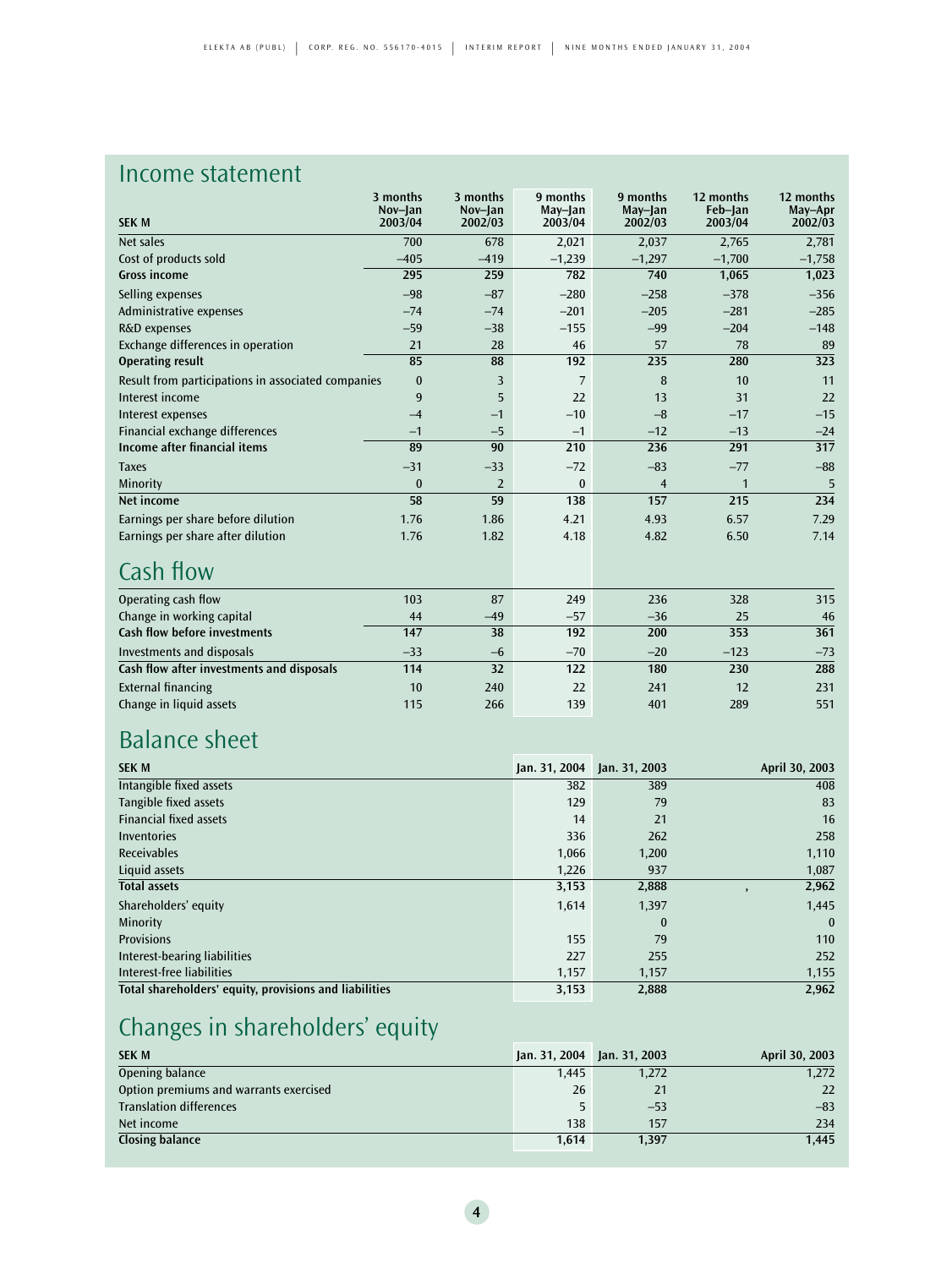### Key figures

|                                                    | 12 months*<br>May-Apr<br>2000/01 | 12 months<br>May-Apr<br>2001/02 | 12 months<br>May-Apr<br>2002/03 | 9 months<br>May-Jan<br>2002/03 | 9 months<br>May-Jan<br>2003/04 |
|----------------------------------------------------|----------------------------------|---------------------------------|---------------------------------|--------------------------------|--------------------------------|
| Order bookings, SEK M                              | 2,402                            | 2,927                           | 3,186                           | 2,212                          | 2,143                          |
| Net sales, SEK M                                   | 2,160                            | 2,738                           | 2,781                           | 2,037                          | 2,021                          |
| Operating result, SEK M                            | 92                               | 207                             | 323                             | 235                            | 192                            |
| Operating margin, %                                | $\overline{4}$                   | 8                               | 12                              | 12                             | 10                             |
| Profit margin, %                                   | 3                                | 8                               | 11                              | 12                             | 10                             |
| Shareholders' equity, SEK M                        | 887                              | 1,272                           | 1,445                           | 1,397                          | 1,614                          |
| Capital employed, SEK M                            | 1,178                            | 1,313                           | 1,697                           | 1,652                          | 1,841                          |
| Equity/assets ratio, %                             | 39                               | 50                              | 49                              | 48                             | 51                             |
| Return on shareholders' equity, % **               | 5                                | 13                              | 17                              | 16                             | 14                             |
| Return on capital employed, % **                   | 10                               | 19                              | 22                              | 23                             | 18                             |
| * Postated for now accounting principles for taxes |                                  | $**$ Pacod on rolling 12 months |                                 |                                |                                |

\* Restated for new accounting principles for taxes. \*\* Based on rolling 12 months.

### Data per share

|                                   | 12 months*<br>May-Apr | 12 months<br>May-Apr | 12 months<br>May-Apr | 9 months<br>May-Jan | 9 months<br>May-Oct |
|-----------------------------------|-----------------------|----------------------|----------------------|---------------------|---------------------|
|                                   | 2000/01               | 2001/02              | 2002/03              | 2002/03             | 2003/04             |
| Earnings per share                |                       |                      |                      |                     |                     |
| before dilution, SEK              | 1.52                  | 4.66                 | 7.29                 | 4.93                | 4.21                |
| after dilution, SEK               | 1.89                  | 4.56                 | 7.14                 | 4.82                | 4.18                |
| Cash flow per share               |                       |                      |                      |                     |                     |
| before dilution, SEK              | 8.11                  | 3.64                 | 8.99                 | 5.63                | 3.73                |
| after dilution, SEK               | 7.90                  | 3.63                 | 8.81                 | 5.51                | 3.70                |
| Shareholders' equity              |                       |                      |                      |                     |                     |
| before dilution, SEK              | 31.84                 | 40.03                | 44.79                | 43.37               | 48.96               |
| after dilution, SEK               | 35.03                 | 39.89                | 44.58                | 43.19               | 48.96               |
| Interest on converted debentures, |                       |                      |                      |                     |                     |
| net after tax, SEK M              | 17                    | 3                    |                      |                     |                     |
| Average number of shares,         |                       |                      |                      |                     |                     |
| before dilution, 000s             | 27,854                | 31,048               | 32,019               | 31,951              | 32,718              |
| after dilution, 000s              | 31,662                | 32,504               | 32,694               | 32,677              | 32,954              |
| Number of shares at closing,      |                       |                      |                      |                     |                     |
| before dilution, 000s             | 27,854                | 31,765               | 32,256               | 32,206              | 32,954              |
| after dilution, 000s              | 31,662                | 33,084               | 32,988               | 32,988              | 32,954              |
|                                   |                       |                      |                      |                     |                     |

\* Restated for new accounting principles for taxes.

The increase shown in 2000/01 is from debentures converted 2001. Dilution in the years after refers to warrants program 1999/2002 and 2000/2003.

### **Exchange rates**

|                      | ັ          |         | Average rate |        | Closing rate |           |        |  |
|----------------------|------------|---------|--------------|--------|--------------|-----------|--------|--|
|                      |            | May-Jan | May-Jan      | Change | jan.31,      | April 30, | Change |  |
| Country              | Currency   | 2003/04 | 2002/03      | %      | 2004         | 2003      | %      |  |
| Europe               | <b>EUR</b> | 9.103   | 9.166        | $-1$   | 9.178        | 9.115     |        |  |
| <b>Great Britain</b> | 1 GBP      | 13.011  | 14.365       | $-9$   | 13.435       | 13.050    |        |  |
| Japan                | 100 IPY    | 6.875   | 7.650        | $-10$  | 7.000        | 6.860     |        |  |
| <b>United States</b> | $1$ USD    | 7.797   | 9.299        | $-16$  | 7.413        | 8.195     | $-10$  |  |

### **Accounting principles**

This report has been prepared in accordance with Sweden's Annual Accounts Act and Recommendation RR20 on Interim Reports, issued by the Swedish Financial Accounting Standards Council. The accounting principles and calculation methods applied are the same as those used in the most recent Elekta Annual report. As of 2003, Elekta applies the Swedish Financial Accounting Standards Council's Recommendation RR 25 on segment accounting. Elekta's business operations are confined to a single operating segment, namely treatment methods for cancer and brain disorders, and reference is therefore made to the income statement and balance sheet in regard to primary segment accounting.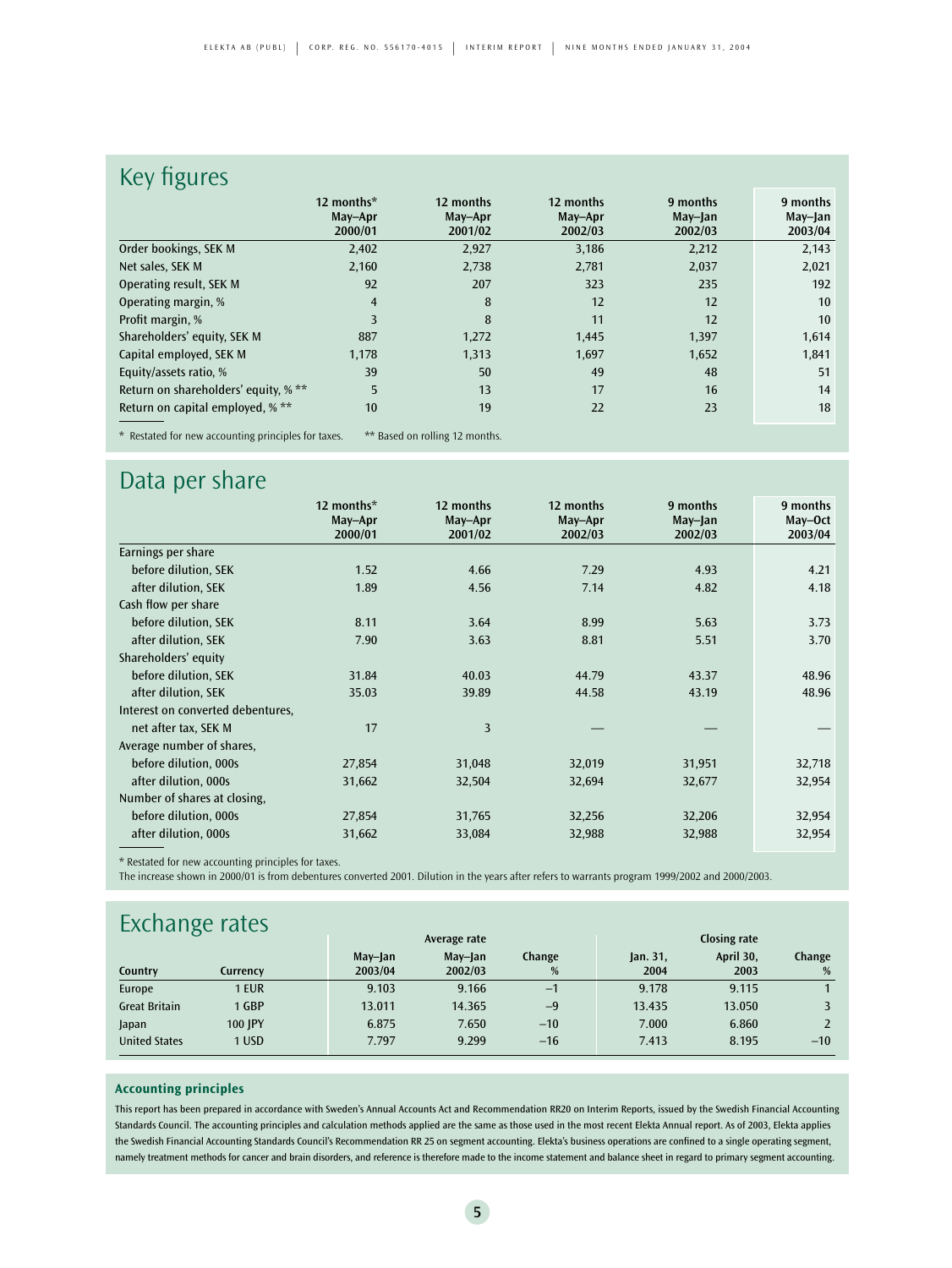### Net sales

| <b>SEK M</b>                | <b>Ouarter 3</b><br>2003/04 | <b>Ouarter 3</b><br>2002/03 | Change<br>% | 9 months<br>2003/04 | 9 months<br>2002/03 | Change<br>%    | 12 months<br>2002/03 |
|-----------------------------|-----------------------------|-----------------------------|-------------|---------------------|---------------------|----------------|----------------------|
| Europe, Middle East, Africa | 327                         | 251                         | 30          | 908                 | 780                 | 16             | 1,019                |
| North and South America     | 179                         | 257                         | $-30$       | 585                 | 847                 | $-31$          | 1,160                |
| Japan                       | 101                         | 59                          | 71          | 232                 | 125                 | 86             | 224                  |
| Asia excl. Japan            | 93                          | 111                         | $-16$       | 296                 | 285                 | $\overline{4}$ | 378                  |
| Group                       | 700                         | 678                         | 3           | 2.021               | 2,037               | $-1$           | 2,781                |
| of which                    |                             |                             |             |                     |                     |                |                      |
| Oncology                    | 447                         | 479                         | $-7$        | 1,317               | 1,446               | $-9$           | 1,937                |
| Neurosurgery                | 253                         | 199                         | 27          | 704                 | 591                 | 19             | 844                  |

Investments in research and development rose 16 percent to SEK 148 M (127), corresponding to 7 percent (6) of net sales. The Swedish Financial Accounting Standards Council's RR15 (IAS 38) recommendation, which demands capitalization of certain expenses, causes increased earnings volatility, depending on what phase the particular development project has reached. For the first nine months, capitalization/amortization, applied in accordance with RR15, impacted profit negatively by SEK 7 M (pos: 28). As recommended by RR15, SEK 5 M (29) was capitalized for certain projects, while the remainder was expensed. Amortization of development projects, capitalized as per RR15, amounted to SEK 12 M (1).

The movements in exchange rates compared with the corresponding period in the preceding year impacted operating profit negatively in an amount of approximately SEK 70 M. Elekta hedges contracted net flows and part of expected net flows through forward contracts over a rolling 18-month period. Unrealized exchange-rate gains, compared with currency exchange rates on January 31 for forward contracts that were not revalued in the balance sheet, were SEK 70 M.

Operating profit in the third quarter amounted to SEK 85 M (88) and the operating margin was 12 percent  $(13)$ .

Net financial items amounted to income of SEK 18 M (1), including net interest income of SEK 12 M (5). Earnings from participations in associated companies amounted to SEK 7 M (8), including loss on divestment of SEK 2 M. Currency translation differences amounted to a loss of SEK 1 M (loss: 12).

Profit after net financial items totaled SEK 210 M (236). Tax expenses have been calculated at SEK 72 M, corresponding to a rate of 34 percent. Profit after taxes amounted to SEK 138 M (157).

Earnings per share amounted to SEK 4.21 (4.93) before dilution and SEK 4.18 (4.82) after dilution.

Return on equity amounted to 14 percent (16) and the return on capital employed was 18 percent (23). The payment in March of SEK 311.5 M as a result of the offer to redeem shares will decrease capital employed and shareholders equity. The estimated result, when this reaches full effect, is an increase of return on capital employed by approx. 2 percentage points.

#### **Investments and depreciation/amortization**

Investments in intangible and tangible fixed assets amounted to SEK 79 M (56). A new test facility was built in the UK and during the year companies in Sweden and Italy moved to new premises, which increased investments.

Amortization/depreciation of intangible and tangible fixed assets totaled SEK 65 M (46).

#### **Liquidity and financial position**

Cash flow before investments amounted to SEK 192 M (200). The operating flow was strong but tied-up working capital increased mainly through inventory build-up. Cash flow after investments and divestments amounted to SEK 122 M (180).

Liquid assets amounted to SEK 1,226 M, compared with SEK 1,087 M on April 30, 2003. Of the bank balances held, SEK 117 M was pledged, primarily for commercial guarantees.

Interest-bearing liabilities were SEK 227 M, compared with SEK 252 M at the beginning of the fiscal year.

The equity/assets ratio was 51 percent.

During Elekta's first nine months, 298,525 new Series B shares were subscribed through the exercise of allotted warrants within the framework of the established warrants program. Total number of shares at January 31 was 32,953,967.